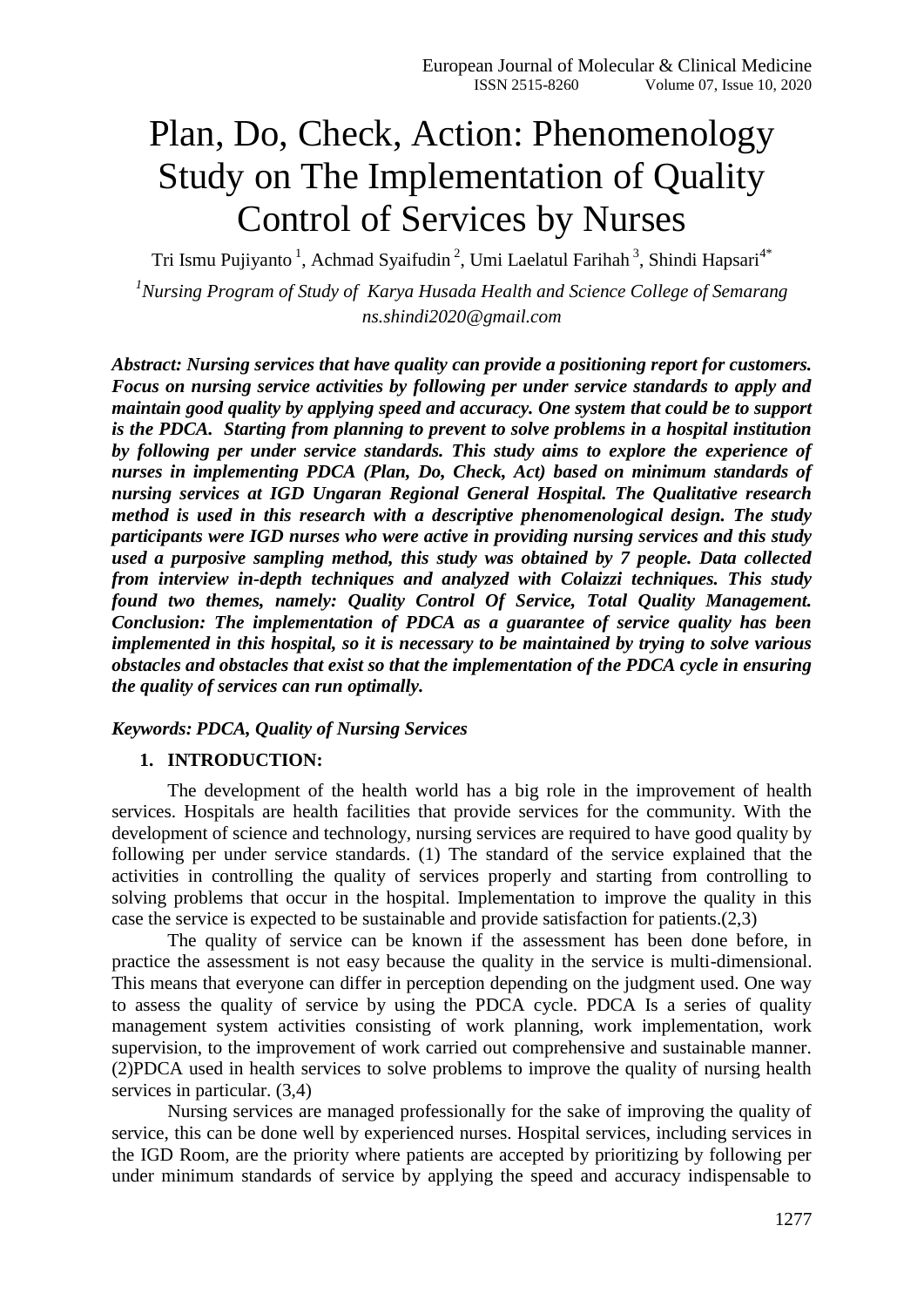save a person's life. The implementation of good service quality can be done with the PDCA system as a detailed quality control step to solve problems ranging from Plan, do. Check for action. (2,3,5).

## **2. MATERIALS AND METHODS**

#### **Study Design**

This study uses qualitative phenomenology design study to explore nurse experience on the application of quality control.

#### **Participants**

This study used the purposive sampling method, this study found 7 respondents of Ungaran Hospital nurses. Inclusion criteria include nurses in charge of providing nursing services in the IGD Room of Ungaran Hospital. Data collection is done by in-depth interview method to nurses who fit the research criteria to find saturated data.

#### **Interview Outline**

This study used interview guidelines in consultation with relevant literature. The interview question asked by the participants was How was the nurse's experience of Plan, Do, Check, Action on the implementation of nursing services?

#### **Data collection**

Researchers explained the purpose of the study to the participants first and sought approval. after the participants agreed, the researchers worked with respondents to schedule interview times for respondents' convenience. interviews are conducted individually and recorded and kept secret. each participant's interview is between 30-60 minutes.

#### **Data Analysis**

After respondents obtained information and explanations about the purpose of this study and understood, the researchers began to take data obtained through in-depth interview methods about respondents' experience in carrying out their work as nurses while providing nursing services in the IGD room. The research process uses interview guidelines. Implementations are recorded using recordable media, and notes. Analysis of this data using Collaizzi technical, starting with processing and preparing data, this step involves interview transcripts, sorting and compiling data into different types depending on the source of the information, reflecting the overall meaning, analyzing in more detail by coding the data and giving color to each keyword, describing the settings, categories, and themes to be analyzed, the next step of creating code to explain all the information, then analyze into several themes, these themes will be represented in narrative or qualitative reports.

#### **Ethical clearance fit test**

This research has been through ethical considerations from STIKes Karya Husada Ethics Committee Semarang

#### **3. RESULTS**

#### **Demographic characteristic**

The results of the study are described the data obtained during the study which includes age characteristics, the educational status of nurses in table 1, and the theme in table 2.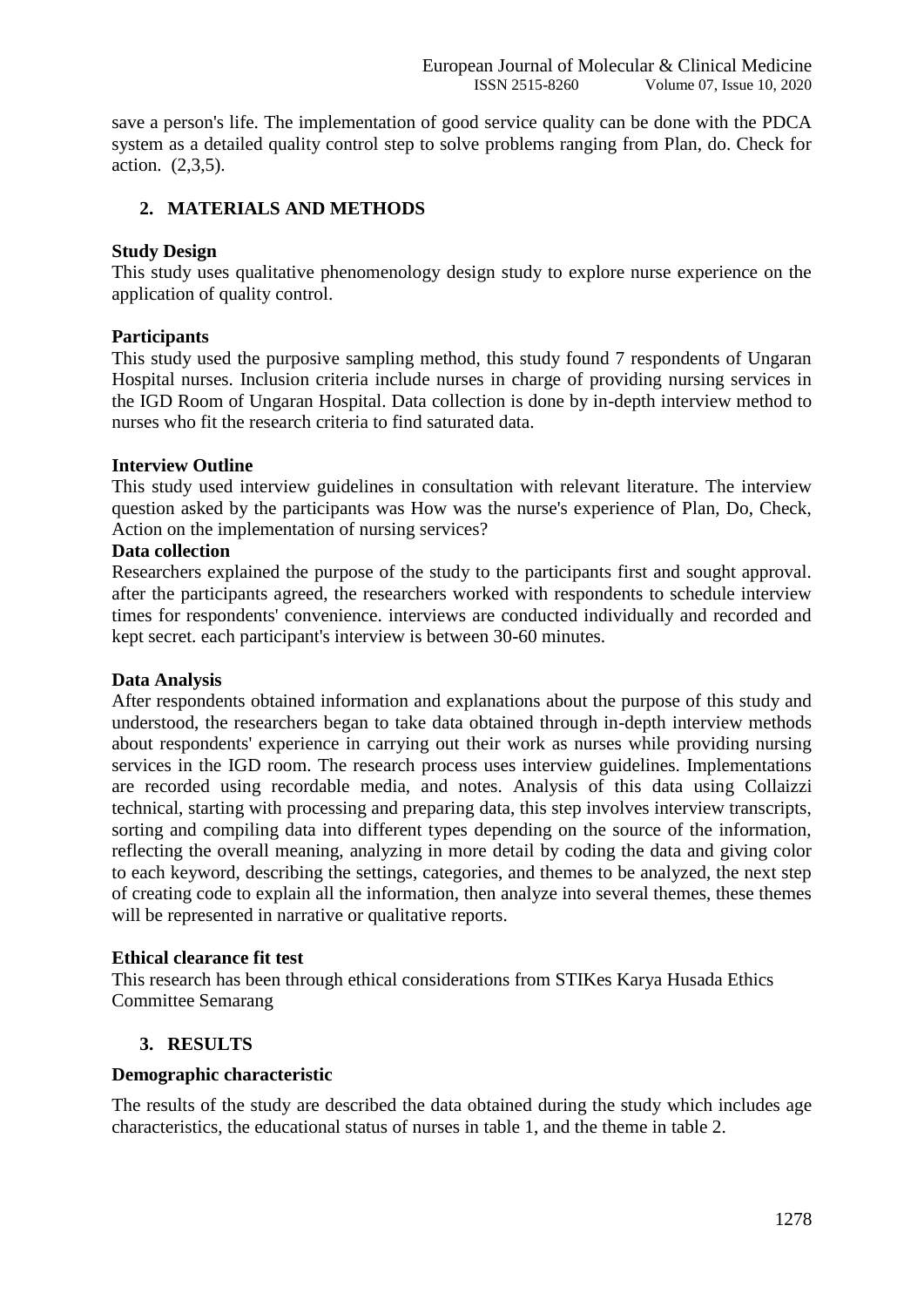# **Analysis**

The results of this study describe the experience of nurses during providing nursing services with a plan, do, check, and action cycles. There are two themes found such as Nursing care process, quality control of service, the minimum standard of service. The study obtained 3 male and 4 female respondents, aged between 26-45 years. work experience between 1 and 30 years. This study explores the experience of nurses about the application of the plan, do, check, action in nursing services using phenomenological design. the study found two themes summarized below.

1. Total Quality Managemen

This study showed that most of the participants said that the plan, do, check, the action carried out is a continuous method carried out continuously in a nursing service  $(n = 7)$ .

2. Quality Control of Service

This study shows that most respondents  $(n = 7)$  say that the experience done by nurses refers to the process of quality control of nursing services.

| <b>Characteristics</b> |                         | $N$ (%)        |
|------------------------|-------------------------|----------------|
| Gender                 | Male                    | 3(43%)         |
|                        | Female                  | 4(57%)         |
| Age                    |                         | 26-45<br>years |
|                        |                         | old            |
| Education              | <b>Vocational Nurse</b> | 3              |
|                        | <b>Bachelor</b> nurse   | 4              |

| Theme                          | Sub theme                | <b>Quotations</b>                    |
|--------------------------------|--------------------------|--------------------------------------|
| <b>Total Quality Managemen</b> | <b>Askep Quality</b>     | "How to plan, Do, Chek and           |
|                                |                          | Action yes, starting from            |
|                                |                          | planning a good upbringing           |
|                                |                          | that gimana"                         |
|                                |                          | "cycle of maintaining good           |
|                                |                          | service askep yes, who plans,        |
|                                |                          | until the act of providing           |
|                                |                          | services"                            |
|                                |                          | "PDCA's steps, ways<br><sub>or</sub> |
|                                |                          | methods of solving problems          |
|                                |                          | $\epsilon$                           |
|                                |                          | "plan, do, check, action it's a      |
|                                |                          | method or way to provide             |
|                                |                          | quality service"                     |
|                                | Total Quality Management | "this way I think it is              |
|                                | Principles               | sustainable in providing good        |
|                                |                          | service"                             |
|                                |                          | "patient satisfaction with this      |
|                                |                          | PDCA"                                |
|                                |                          | "in accordance with existing         |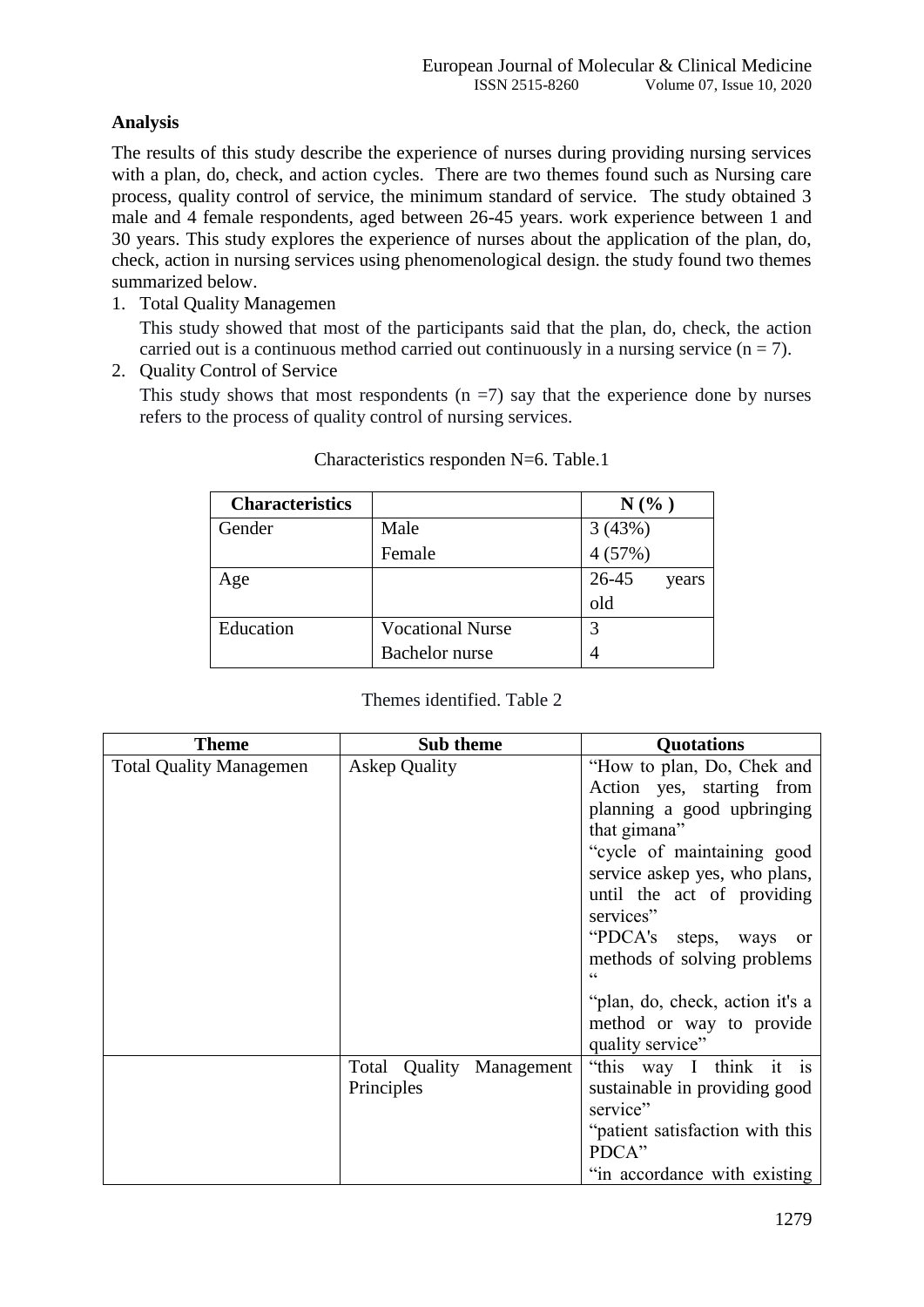|                                 |                                      | circumstances, palayanan<br>with sustainable pdca"<br>"make us respect for anyone,<br>because this pdca is done<br>together"<br>"PDCA is well implemented,<br>this<br>in<br>customers<br>case<br>patients will also be satisfied<br>with the services we provide                                                                                                                                                           |
|---------------------------------|--------------------------------------|----------------------------------------------------------------------------------------------------------------------------------------------------------------------------------------------------------------------------------------------------------------------------------------------------------------------------------------------------------------------------------------------------------------------------|
|                                 | Continuous<br>Quality<br>Improvement | "in accordance with existing<br>circumstances,<br>palayanan<br>with sustainable pdca"<br>"as a benchmark to maintain<br>quality comprehensively and<br>continuously"<br>"pdca also keep the quality<br>remains guaranteed overall<br>quality is sustainable"                                                                                                                                                               |
| <b>Quality Control Services</b> | <b>Quality Control</b>               | " PDCA is related to quality<br>of<br>control<br>services<br>to<br>patients"<br>"PDCA's problem solving<br>process is used to control the<br>quality of service"<br>"relating to controlling the<br>quality of services provided<br>to patients"<br>Ħ                                                                                                                                                                      |
|                                 | 4 Phases of Quality Control          | "The 4 steps include planning"<br>the Plan, Do it's action,<br>Check it's examination, and<br>action it's implementation for<br>follow-up."<br>" 4 steps which means plan is<br>planning, Do it action, Check<br>it examination, and action it<br>follow up. Pdca is related to<br>quality control of services"<br>"PDCA's a departure from<br>his P's Plan, his D's Do, his<br>C's Check<br>and<br>his<br>A's<br>Action." |

# **4. DISCUSSION**

# **Analysis**

The process of maintaining the quality of continuous and continuous service is a commitment to creating a good quality of service. Through the Plan, Do Check Action process is one of the ways to achieve quality service that is quality(6) This cycle as an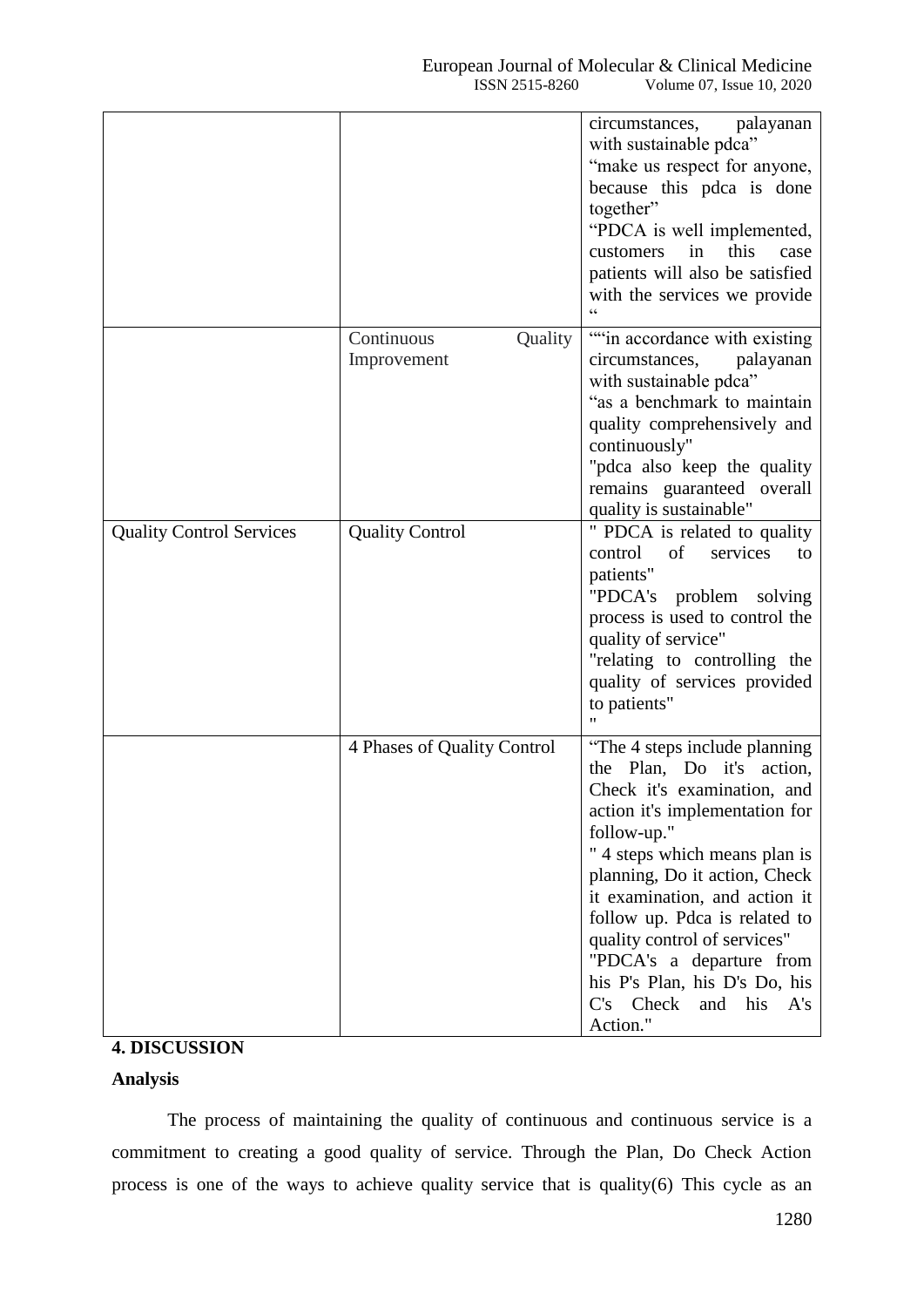approach to solving problems in nursing services. (7) PDCA cycles are observed more effectively in a job. Service-oriented quality of service with PDCA is intended to overcome repair, solve service problems so that quality services are realized. (6)(8)

Plan, do heck, and action (PDCA) reflect the foundation of a sustainable quality program (9), which consists of four stages, one of which follows the other repeatedly towards the designated destination. (10)(6) Therefore, it takes effort and energy to achieve these goals. Without serious efforts, it is impossible that the PDCA cycle will achieve its goals. This indicates that to achieve a certain quality it must be pursued, cultivated, and supported by all interested parties(2,10)

PDCA concept is a cycle in which the implementation is intended to build a quality culture based on continuous improvement.(11)(6) Implementation of PDCA concept for the design of authority and responsibility ranging from what will be done by planning to implementation in providing services. In every hospital institution, services provided for patients must have quality so that patients feel satisfied with the services provided. Good quality of health services can show satisfaction for each patient by following per under professional ethical standards $(12)$  The process of improving the quality of health services by applying appropriate quality control methods. PDCA method focuses on improving services to create quality nursing services. PDCA implementation in this nursing service system can impact several sectors including the quality of service.(9)

#### **5. CONCLUSION**

The quality of nursing services increases in line with improving the ability of nurses in providing services. It can be said that quality improvement in health services using the PDCA method can be significantly improved and affect the improvement of patient satisfaction.

#### **6. REFERENCES**

- [1] Isniah S, Purba HH, Debora F. Plan do check action (PDCA) method: literature review and research issues. J Sist dan Manaj Ind. 2020;4(1):72–81.
- [2] Dewi AP, Nugraha HS, Listyorini S. Analisis Pengendalian Kualitas Dengan Pendekatan PDCA (Plan-Do-Check-Act) Berdasarkan Standar Minimal Pelayanan Rumah Sakit Pada Rsud Dr. Adhyatma Semarang (Studi Kasus Pada Instalasi Radiologi). J Ilmu Adm Bisnis. 2014;3(1):216–27.
- [3] Wibowo NM, Utari W, Muhith A, Widiastuti Y. Manajemen Mutu Pelayanan Kesehatan Era Jaminan Kesehatan Nasional Menuju Pelayanan Berkeadilan. Kresna Bina Insan Prima; 2019.
- [4] Zahroti EN. Pendekatan PDSA Untuk Perbaikan Proses pada Indikator Sasaran Keselamatan Pasien di Rumah Sakit. J Adm Kesehat Indones. 2018;6(2):111–21.